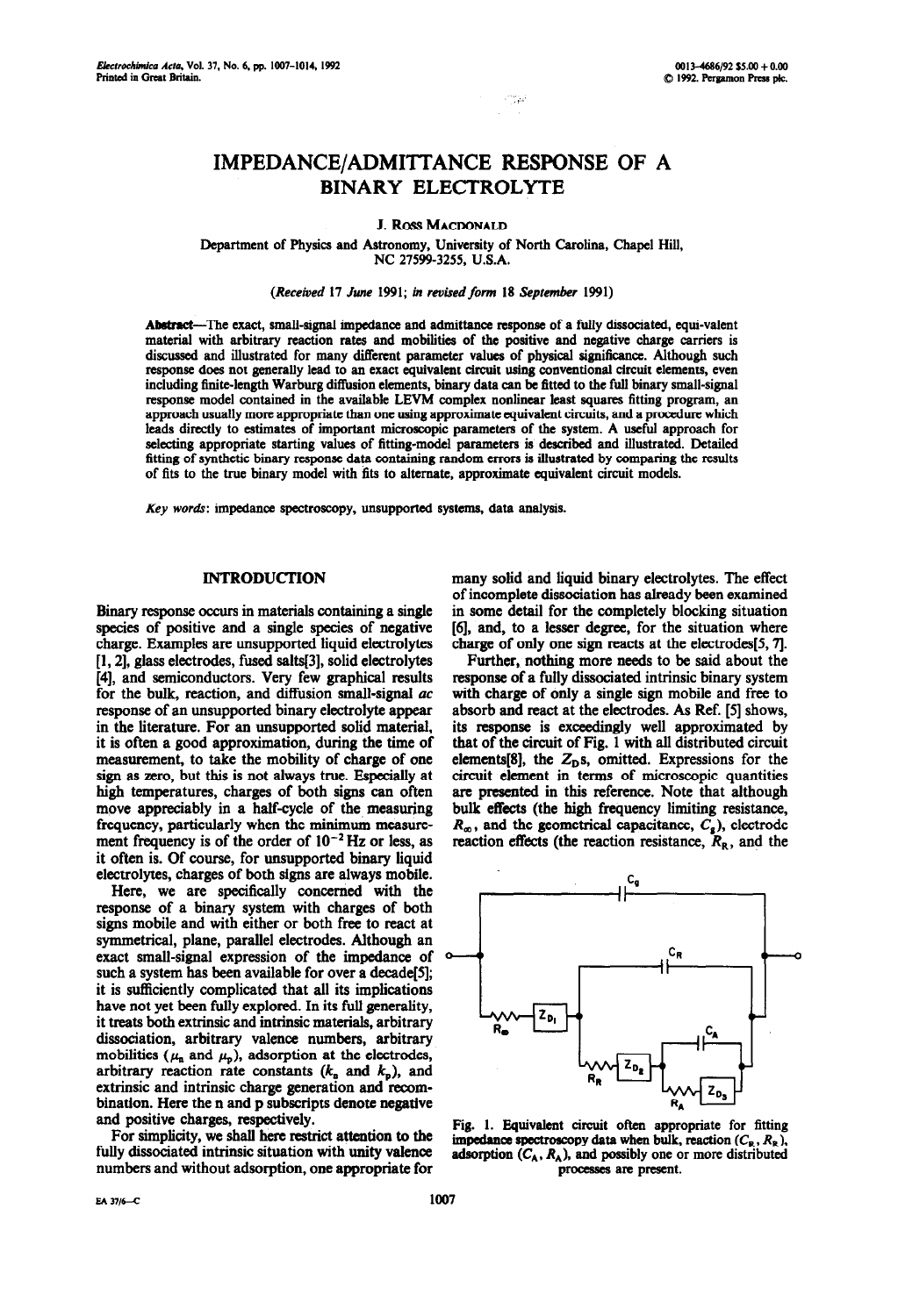reaction, or double-layer, capacitance,  $C_R$ ), and adsorption effects (the adsorption resistance, *RA,* and the adsorption capacitance,  $C_A$ ) may all be present, there are no diffusion effects for uni-mobile materials.

For the present situation, an equivalent circuit is unnecessary since the impedance expression obtained from the exact small-signal response equations may be used directly for plotting or data-fitting purposes. In general, the impedance frequency response thus obtained is sufficiently complicated that it cannot be well approximated by that of an equivalent circuit, even one involving several finite-length Warburg diffusion elements. The exact impedance expression is thus likely to be superior to equivalent circuits used to fit appropriate binary-electrolyte data, such as that of Ref. [3] for a molten salt. An aim of the present work is to illustrate some aspects of the exact response and describe how it may be directly employed for data fitting to yield more microscopic parameters of the system than possible with usual equivalent circuits.

In the next section, pertinent parameters of the response are described, and actual graphical complexplane responses generated with the simulation facility of the LEVM fitting program are illustrated and discussed in the following section. Finally, fitting of binary data is considered in detail.

## PERTINENT PARAMETERS AND SIMPLE RESPONSE

The following parameters are needed to characterize the present results: first, the ratio of mobilities,  $\pi_m \equiv$  $\mu_{\rm n}/\mu_{\rm p}$ , and second, the normalized reaction rates,  $\rho_n \equiv (L/2) (k_n/D_n)$  and  $\rho_n \equiv (L/2) (k_n/D_n)$ . Here, L is the effective electrode senaration. and the Einstein relation between a diffusion coefficient, *D,* and the corresponding mobility,  $\mu$ , is  $D = (kT/e)(\mu/z) =$  $(RT/F)(\mu/z)$ , where k is Boltzmann's constant, e is the proton charge, *R* is the gas constant, *F* is the Faraday constant,  $T$  is the absolute temperature, and z is the valence number of the mobile charge. In addition, we define  $M = L/2L<sub>D</sub>$ , the number of Debye lengths,  $L<sub>D</sub>$ , in the half-cell. Here we wish to deal with cells with macroscopic electrode spacing rather than with very thin membranes, so we shall take  $M = 10<sup>4</sup>$  for all our calculations. The exact results[5] apply, however, for any *M* value. Our graphical results would be essentially the same for a larger *M.* 

We shall present results at the impedance or admittance level, normalized by  $R_{\infty}$  or  $G_{\infty} \equiv R_{\infty}^{-1}$ , respectively. All results apply for unit electrode area. Thus, if  $Z_T$  is the total impedance of the system,  $Z_{\text{TN}} \equiv Z_{\text{T}}/R_{\infty}$  and  $Y_{\text{TN}} \equiv Z_{\text{TN}}^{-1}$ . Here  $R_{\infty} = [(ec_{\text{o}}/L)(\mu_{\text{n}})]$  $(+\mu_{p})$ ]<sup>-1</sup>, where  $c_{o}$  is the common bulk value of the concentration of positive,  $p_0$ , and negative,  $n_0$ , charge carriers. It will also sometimes be useful for plotting purposes to normalize with the normalized *dc* resistance of the system,  $R_{DN} = [Re(Z_{TN})_{\omega=0}]/R_{\infty}$ , where  $\omega$ is the angular frequency of the sinusoidal excitation

is the angular frequency of the sinusoidal excitation applied to the system. 
$$
R_{\text{DN}}
$$
 is given by[5]  
\n
$$
R_{\text{DN}} = \left[ \frac{1}{(1 + \pi_{\text{m}})(1 + \rho_{\text{p}}^{-1})} + \frac{1}{(1 + \pi_{\text{m}}^{-1})(1 + \rho_{\text{n}}^{-1})} \right]^{-1}.
$$
\n(1)

For such normalization we shall use a lower-case subscript n. Thus,  $Z_{\text{Ta}} \equiv Z_{\text{TN}} / R_{\text{DN}} \equiv Z_{\text{T}} / R_{\text{D}}$ , and its real part is unity at  $\omega = 0$ . Because of the complexity of the full expression for  $Z_{TN}$  for even the present simplified situation, we shall not present it here and will instead give only the much simpler result for  $\pi_m = 1$ . Note, however, that the exact expression is also considerably simplified for completely blocking conditions and its response has been considered in detail recently[6]. The full expression for arbitrary electrode-reaction conditions, including adsorption and degree of dissociation, has been incorporated into the LEVM complex nonlinear least squares (CNLS) program available from the author's department at nominal cost. Thus, it can now be used directly for fitting small-signal binary response data  $[1, 3, 6, 9, 10].$ 

The geometrical capacitance  $C_{\mathbf{g}}$  is given by  $\epsilon/4\pi L$ , where  $\epsilon$  is the dielectric constant of the material between the electrodes. Let  $\Omega \equiv \omega R_{\infty} C_{g}$ , the normalized frequency; for most impedance spectroscopy experiments,  $\Omega_{\text{max}} < 1$ . Following Ref. [5] let us define  $\rho_{\rm a} \equiv (\rho_{\rm n} + \rho_{\rm p})/2$ ,  $\theta_2 \equiv \sqrt{\mathrm{i} \Omega/2} [\pi_{\rm m}^{1/2} + \pi_{\rm m}^{-1/2}]$  $\gamma_2 \equiv (M\theta_2)$ ctnh $(M\theta_2)$ , and  $t_1 \equiv [(1 + \theta_2^2)^{1/2} M]$ ctnh[

Now we write the general  $Z_{TN}$  in terms of a part arising from  $R_{\infty}$  and  $C_{\rm g}$ , and a part representing the rest of the response (eg everything beyond  $R_{\infty}$  in Fig. 1),  $Z_s \equiv Y_s^{-1}$ . In normalized form the general result is[5]

$$
Z_{TN} = (1 + Y_{SN})/[Y_{SN} + i\Omega(1 + Y_{SN})].
$$
 (2)

Finally, in the special  $\pi_m = 1$  case, from equation (35) of Ref. [5] we can express  $Y_{SN}$  as

$$
Y_{\rm SN} = \frac{\rho_{\rm a}\gamma_2 + \rho_{\rm n}\rho_{\rm p}}{\rho_{\rm a} + \gamma_2} + \frac{i\Omega t_1}{1 + i\Omega}.\tag{3}
$$

For  $\Omega \ll 1$ , the second term in equation (3), multiplied by  $G_{\infty}$  to remove its normalization, is just  $i\omega C_{\rm g}[(M)\text{ctnh}(M) - 1] \equiv i\omega(0.5C_{\rm DL} - C_{\rm g}],$  where  $C_{\text{DL}}$  is the conventional double layer capacitance,  $\epsilon/4\pi L_{\rm p}$  for large *M*. Since there is a  $C_{\rm DL}$  localized near each of the identical electrodes,  $C_R = 0.5C_{DL}$  is the result of two such capacitances in series[9]. Our present results are easily modified to apply to a halfcell rather than a full one. Although we shall here be concerned mostly with situations where the mobility ratio is quite different from unity, the present exact results for the  $\pi_M = 1$  situation show that even here an equivalent circuit formed from conventional elements is inappropriate, and, in addition they may be used for fitting when, in fact  $\pi_m = 1$ .

For arbitrary  $\pi_m$ , we define

$$
\Lambda^{1/2} \equiv (M/2) [\pi_{\rm M}^{1/2} + \pi_{\rm M}^{-1/2}] (\Omega)^{1/2}.
$$
 (4)

Then  $\gamma_2$  may be written as[5, 9, 10]

$$
\gamma_2 = [i \Lambda]^{1/2} \coth[i \Lambda]^{1/2},\tag{5}
$$

an expression of just the form of finite-length diffusion for a single reacting species in the supported situation. Thus the  $\gamma_2$  terms in equation (3) can produce diffusion effects in the overall  $Z_{TN}$ . Only when  $\rho_n$  or  $\rho_p$  is infinite, however, does  $y_2$  appear by itself in equation (3). Then, at the impedance level, for the present  $\pi_{\rm m} = 1$  situation,  $Z_{\rm D} = 1/(G_{\infty} \gamma_2)$  is given by

$$
Z_{\rm D} = R_{\infty} \tanh[iA]^{1/2}/[iA]^{1/2}, \tag{6}
$$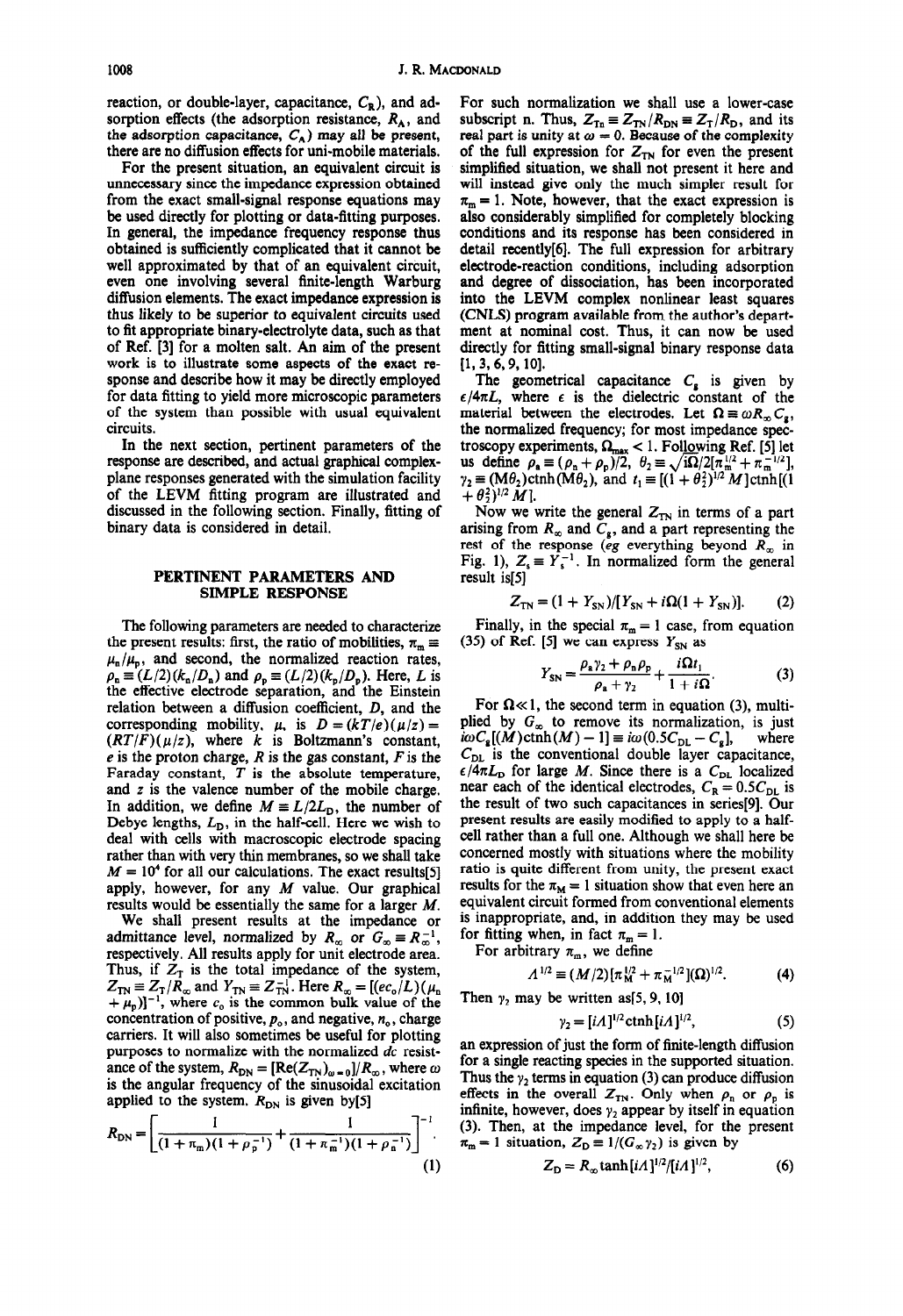again, the usual form for finite-length diffusion [S, 9- 11]. In the  $\pi_{m} \neq 1$  case, a good approximation for  $Z_{DN}$ when  $(\rho_p, \rho_n) = (0, \infty)$  has been found to be[5]

$$
Z_{\rm DN} = \pi_{\rm m}^{-1} \tanh[iA]^{1/2}/[iA]^{1/2}, \qquad (7)
$$

which is consistent with equation (6) when  $\pi_m = 1$ . The acronym FLW, finite-length Warburg, will be used for the responses of equations (6) and (7). The A term appropriate for the binary electrolyte has been compared elsewhere[10, 11] with that for a supported case with a charge of only one sign reacting and detailed agreement found. Note that results for  $(\rho_p, \rho_n)$  and given  $\pi_m$  are also found, as one would expect from symmetry, for the  $(\rho_n, \rho_p)$  situation with  $\pi_{m} \rightarrow \pi_{m}^{-1}$ .

## GRAPHICAL RESULTS

Although it is impractical to illustrate all the possibilities and curve shapes produced when  $\pi_{m}$ ,  $\rho_{n}$ , and  $\rho_p$  are all free to vary, Figs 2-6 shows many representative responses plotted in the normalixed impedance or admittance plane. Figures 2-4 all have  $\pi_{m}$ fixed at  $10^{-4}$  so the mobility of negative charges is far less than positive ones. Tbe arrows indicate the direction of increasing frequency. In Fig. 2,  $\rho_n$  is fixed at  $\infty$  and  $\rho_{\rm p}$  varies. Note that  $R_{\rm DN}$  normalization is used here in order to show comparative curves shapes and that the normalizing values are given in the figure caption. In these graphs, quantities like  $(10^{-4}, 3)$ indicate values of  $(\rho_p, \rho_n)$ .

The  $(0, \infty)$  curve of Fig. 2, where the high-mobility charges are completely blocked and the low-mobility ones react very rapidly, is essentially that of standard finite-length diffusion response. It is very closely approximated by the  $Z_{DN}$  expression of equation (7). It follows that  $R_{\text{DN}} = 1 + \pi_{\text{M}}^{-1} = 10,001$  for this situation. The 1 here, corresponding to  $R_{\infty}$  when  $R_{\text{DN}}$  is unnormalixed, is the width on the real impedance axis of the semi-circle arising from the bulk response, that of  $R_{\infty}$  and  $C_{g}$ . It is far too small to appear separately in Fig. 2 except for the  $(10^{-1}, \infty)$  response curve. As Fig. 2 and the normalizing values indicate, when  $\rho_p$  increases from zero the diffusion curve rapidly decreases in absolute size and in relative maximum



Fig. 2. The normalized total impedance,  $Z_n \equiv Z/R_{\text{D}}$ plotted in the impedance plane for  $\pi_{m} = 10^{-4}$ ,  $\rho_{n} = \infty$  and a variety of  $\rho_p$  values. The  $\rho_p = 10^{-2}$  curve is defined by the open circles in order to distinguish it from the solid  $\rho_p =$  $10^{-1}$  curve. The five normalizing values of  $R_{DN}$ , beginning at  $\rho_p = 0$ , are 10,001, 5000.75, 910.008, 100.0001, and 10.989.



Fig. 3. The normalized total impedance,  $Z_N \equiv Z/R_o$ plotted in the impedance plane for  $\pi_{m} = 10^{-4}$  and a variety of  $(\rho_p, \rho_n)$  choices.

height until by  $\rho_n \ge 10^{-3}$  there is a long, nearly flat, response region, quite different from ordinary finite-length diffusion response.

In Fig. 3, which uses  $R_{\infty}$  normalization, the true relative sixes of the curves appear for four different  $(\rho_p, \rho_n)$  choices. Note that the  $\rho_p$  of the (10<sup>-4</sup>, 0) curve has been selected to produce very nearly the same  $R_{DN}$  value as that for  $(0, \infty)$ , but the first curve is just a full reaction semicircle without diffusion effects and the second is a diffusion curve without reaction effects. By contrast, the  $(10^{-4}, 3)$  curve involves contributions from both processes. The input choices for Fig. 4 are similar to those for Fig. 3, but in Fig. 4,  $\rho_p$  is fixed at 10<sup>-4</sup> for all the curves, and we see the transition from all-reaction response to alldiffusion response as  $\rho_n$  increases from 0 to  $\infty$ .

In Fig. 5 we have set  $\rho_n = \infty$  and  $\pi_m = 10^{-2}$ . Since  $R_{\infty}$  normalization is used here, the variation in  $\rho_p$  changes the size, and, of course, the shape of the impedance curves appreciably. But note that the sixes and shapes of the corresponding admittance curves change much less. Thus, it is clear that for situations like this impedance plane plots will yield more information than will admittance plane ones.

Detailed analysis and circuit fitting has already been published for the binary electrolyte with  $(0, \rho_n)$ for  $0 < \rho_n \leq \infty$  and a wide range of  $\pi_m$  values[7], so this situation needs little further discussion here. It is, however, worth pointing out that it was found that response calculated from the exact small-signal solution could not be well fitted by the Fig. 1 circuit with no *Z,s* and with conventional expressions for the reaction circuit components. Expressions for these



Fig. 4. The normalized total impedance  $Z_{\rm N}$  plotted in the impedance plane for  $\pi_{\rm m} = 10^{-4}$ ,  $\rho_{\rm p} = 10^{-4}$ , and a variety of  $\rho_n$  values.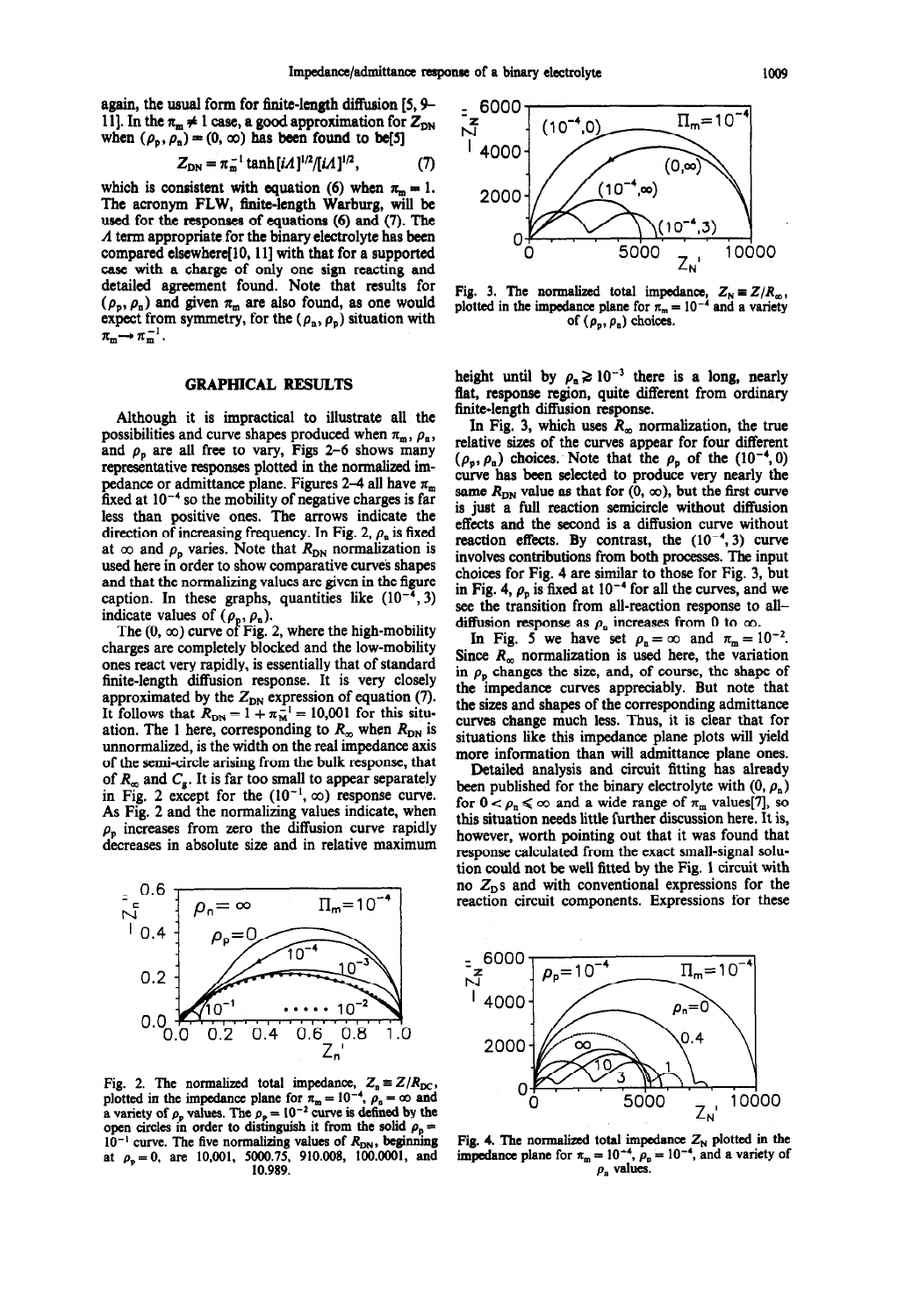

Fig. 5. Separate impedance plane plots for three choices of  $\rho_p$  and the corresponding curves in the admittance plane. Here  $\pi_{\rm m} = 10^{-2}$  and  $\rho_{\rm n} = \infty$ .

quantities involving  $M$ ,  $\pi_{m}$ , and  $\rho_{n}$  were found, however, that allowed good fits and thus good estimates of such parameters as reaction rates. For the  $(0, \infty)$ case, the standard finite-length-diffusion curve shape of equation (7) applied well for a wide range of  $\pi_{m}$ . Admittance curve plots presented in the earlier work[7] showed, however, that the curve shapes in this plane depended strongly on  $\pi_{m}$ . For such fitting, the circuit of Fig. 1 was used with  $Z_{D1} = Z_{D2} = 0$  and  $Z_{D3}$  given by the  $Z_{D}$  of equation (7).

Finally, Fig. 6 presents impedance and admittance plane plots for several values of  $\pi_{m}$  and the choice  $(0.1, \infty)$ . Note the  $R_{DN}$  normalization for the impedance curves. Here we see that for  $\pi_{m}$  < 1 the shape of the low frequency arc is far from the normal finite-length-diffusion arc apparent for  $\pi_m = 1$ . As in Fig. 2, a reaction semi-circle and a finite-lengthdiffusion arc meld together to yield curve shapes unlike those of either separately. The admittanceplane plots show appreciable dependence on  $\pi_{\rm m}$  and,



Fig. 6. Impedance and admittance plane plots for  $(0.1, \infty)$ and several  $\pi_{m}$  values. Note the use here of  $R_{DN}$  normalization for the impedance plots and  $R_{\infty}$  normalization for the admittance ones. The three normalizing values of  $R_{\text{DN}}$  for  $\pi_{\rm m} = 10^{-4}$ ,  $10^{-2}$ , and 1 are, respectively, 10.989, 10.009, and

for  $\pi_m = 1$ , the admittance curve looks much like a reversed impedance-plane tinite-length-diffusion curve. Note that in all the admittance plots presented herein, the high-frequency spike appearing at  $Y_N = 1$  has been chopped off at the top of the figure. It arises from  $C_{\rm g}$  and causes  $Y''_{\rm N}$  to approach  $\infty$  as  $\omega \rightarrow \infty$ .

Although only a limited set of binary electrolyte responses has been included herein, they give some idea of the richness of complex-plane curve shapes possible for such a system. With the present availability of the exact binary response[S] incorporated in the LEVM CNLS fitting program[lO, 121 one need no longer attempt to fit to an approximate equivalent circuit but can now fit binary response data directly to this model and thus obtain estimates of important material parameters such as  $k_a, k_p, \mu_a, \mu_b, c_o$ , and  $\epsilon$ , as demonstrated in the next section. Only if one or more of the material parameters of the system are appreciably distributed is such fitting likely to fail, then fitting to an equivalent circuit will still be necessary.

## DATA FITTING

## *(a) Fitting the proper model*

When it is known or suspected that data to be analysed involve a binary situation, the binary-model fitting choices available in the LEVM program may be used for either a completely blocking situation or a partly conducting one. But since an equivalent circuit is usually inappropriate for such data, how should their analysis proceed? Although a discussion of the transformation of binary fitting parameters to microscopic quantities is presented in Section V of Ref. [5], obtaining adequate initial parameter estimates for such further analysis may not always be straightforward. Therefore, an actual *ab initio* data fitting is illustrated here in order to demonstrate some of the fitting procedures available and appropriate for binary data.

We shall purposely illustrate the fitting of data which are more ambiguous and less accurate than average in order to demonstrate a difficult fitting situation. Although exact binary data and data with random errors will be generated for fitting, so that all parameter values are known, we begin the data fitting without any prior parameter knowledge, just as one might for real data. We assume, however, that valence numbers are unity and that we are dealing with a fully dissociated situation, but LEVM can handle more complicated situations as well.

We shall consider data which yield a complex plane plot like that in the top block of Fig. 5. The arc shape suggests that the dominant process in finitelength diffusion, perhaps occurring not in a binary system but in a supported electrolyte. Then the  $Z_s$ response would be of the general form of equation (6) with  $R_{\infty}$  replaced by  $R_{\rm w}$  and  $\Lambda$  by  $\omega t_{\rm w}$ , where  $R_{\rm w}$  and  $\tau_w$  are unknown diffusion parameters. For generalized finite-length Warburg response[8] (GFLW), the 0.5 exponents in equation (6) would be replaced by the free parameter  $\psi_w$ , where  $0 \le \psi_w < 1$ . Further, the data shape is also of the form expected from Davidson-Cole (DC) response at the Z level. Its appropriate  $Z_s$  expression is[13]

$$
Z_{\rm S} = R_{\rm DC} / (1 + i\omega\tau_{\rm DC})^{\beta_{\rm DC}},\tag{8}
$$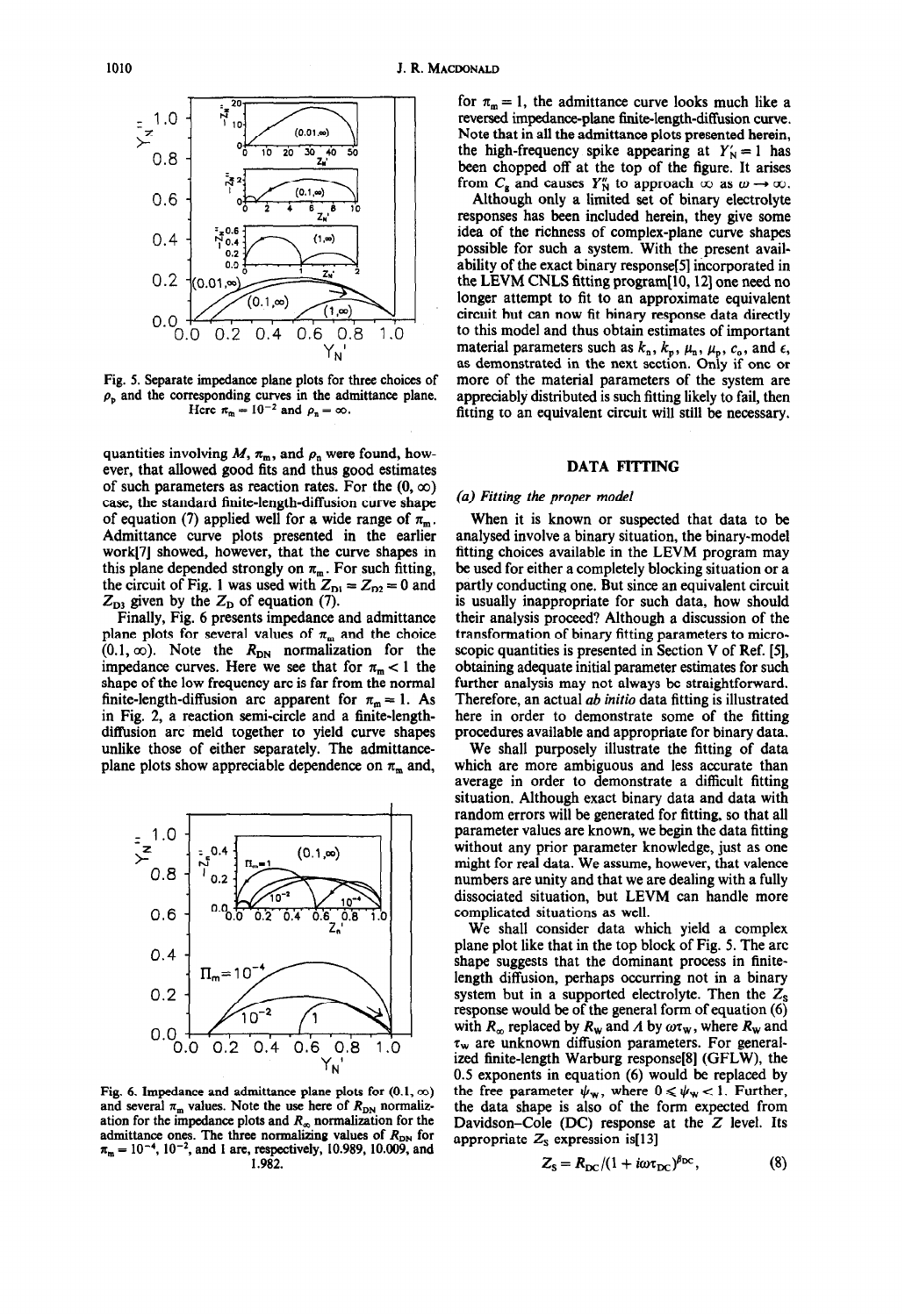

Fig. 7. Impedance plane plot of exact binary data, Davidson-Cole fit to the exact' data, binary data with proportional errors (points **only), and generalized finite-length** Warburg fit to the exact data. See Table 2.

with  $0 \le \beta_{DC} \le 1$ . These fitting possibilities will be investigated below in addition to binary-model fitting.

We shall fit to exact data, to data containing small proportional random errors ( $\sigma_r = 0.01$ ) and to data incorporating appreciably larger proportional random errors ( $\sigma_{\rm r}$  = 0.05), larger than commonly encountered in practice. If  $Z'_{\epsilon}(\omega_i)$  is an exact value of the real part of the impedance, then the corresponding value with proportional error is  $Z'(\omega_i = Z'_i(\omega_i)[1 + \delta_i]$ , where  $\delta_i$ is an independent random sample from a normal distribution with zero mean and a standard deviation of  $\sigma_r$ . The errors in the imaginary values of Z are formed in the same way but with an entirely independent set of  $\delta_i$ s having zero mean and the same  $\sigma_i$ .

The unnormalixed impedance plane plot for the exact data we shall use is shown in Fig. 7 and covers an angular frequency range of  $10^{-5}$ -10<sup>6</sup> s<sup>-1</sup>. The separate points present in the figure are for the data with  $\sigma_r = 0.05$ . Such data will be referred to as containing 5% proportional errors, but since the actual errors are drawn from a normal distribution a few of them may be as large in magnitude as 10 to 20%. Now, in order to carry out a binary-model-fit of the 5% data (the hardest of the three sets of data to fit), one needs initial guesses for the following parameters:  $R_{\infty}$ ,  $C_{g}$ , *M*,  $\pi_{m}$ ,  $\rho_{p}$ , and  $\rho_{n}$ . Since all quantities are given per unit area here, impedance and resistance units are ohm cm<sup>2</sup> and capacitance units are farads  $cm^{-2}$ . For simplicity, they will be suppressed hereafter.

Examination of the Fig. 8 plot and the data in the high-frequency range where the cusp occurs suggests that the initial values  $R_{\infty} = 104$  and  $C_{\infty} = 1.2 \times 10^{-8}$ would be reasonable. Only approximate values are



Fig. 8. Log-log impedance plane plot in the high-frequency region of the exact binary data and of the data with  $\sigma_r = 0.05$  proportional errors.

needed. Because of the high resolving power of LEVM fitting, initial values of most of the parameters can be incorrect by 10 times or more and convergence will still be obtained, although the more parameters to be determined and the worse the data, the closer the parameter initial values need to be to their final ones for immediate convergence to occur. To demonstrate LEVMs resolving power or lack of it, we shall actually choose somewhat worse starting parameter guesses than the data suggest.

Next, since we assume or know that the data are associated with a cell of macroscopic rather than microscopic size, we expect that the electrode separation distance will contain many Debye lengths. Therefore, use a minimum choice of 100 for M. Comparison of the complex plane shape with that of the top block in Fig. 5 suggests that  $\rho_p$  should be small and  $\rho_n$  very large. Thus, initial choices of 0.1 and  $10^9$  (or any value greater than  $10^5$ ) seem reasonable. We shall hold  $\rho_n$  fixed and only later test the validity of its choice. Finally, the above comparison suggests that  $\pi_m$  should be less than unity. If we initially ignore  $\pi_m$  compared to unity, we can use equation (1) for  $\bar{R}_{DN}$  to obtain an improved starting estimate for  $\rho_p$ . From the data and the above estimate for  $R_{\infty}$ ,  $R_{DN} \sim 50$ . Then equation (1) leads to the approximate estimate  $\rho_{\rm p} = 0.02$ , which we shall use. Finally, we pick  $\pi_{m} = 0.1$ , larger than one might guess from the comparison or from consistency with equation (1) but chosen to make the fit more difficult.

The first line in Table 1 shows the above choices. Since the  $\sigma_r > 0$  data contain proportional random errors, it is appropriate and desirable to use function-

Table 1. Steps in the complex nonlinear least-squares fitting of binary data with  $\sigma_r = 0.05$  to the binary **response model** 

| Run no. | $R_{\rm m}$ |                        | M                    | $\pi_{\mathbf{m}}$     | $\rho_{\rm p}$         | Number of<br>iterations |
|---------|-------------|------------------------|----------------------|------------------------|------------------------|-------------------------|
| $1$ in  | 104         | $1.2 \times 10^{-8}$   | 100                  | 0.1                    | 0.02                   | n.c.                    |
| $2$ in  | (104)       | $(1.2 \times 10^{-8})$ | 100                  | 0.1                    | (0.02)                 | 20                      |
| 2 out   | 104         | $1.2 \times 10^{-8}$   | $1.16 \times 10^{4}$ | $5.87 \times 10^{-3}$  | 0.02                   |                         |
| $3$ in  | (104)       | $(1.2 \times 10^{-8})$ | $1.16 \times 10^{4}$ | $5.87 \times 10^{-3}$  | 0.02                   |                         |
| 3 out   | 104         | $1.2 \times 10^{-8}$   | $9.22 \times 10^{3}$ | $1.06 \times 10^{-2}$  | $1.05 \times 10^{-2}$  |                         |
| $4$ in  | 104         | $1.2 \times 10^{-8}$   | $9.22 \times 10^{3}$ | $1.06 \times 10^{-2}$  | $1.05 \times 10^{-2}$  | 6                       |
| 4 out   | 100.8       | $1.017 \times 10^{-8}$ | $9.96 \times 10^{3}$ | $1.017 \times 10^{-2}$ | $1.012 \times 10^{-2}$ |                         |

**Parameter values shown within parentheses were held tixed during fitting.** Here **n.c. indicates no**  convergence, **and the number of iterations equals the number of function evaluations required for convergence.**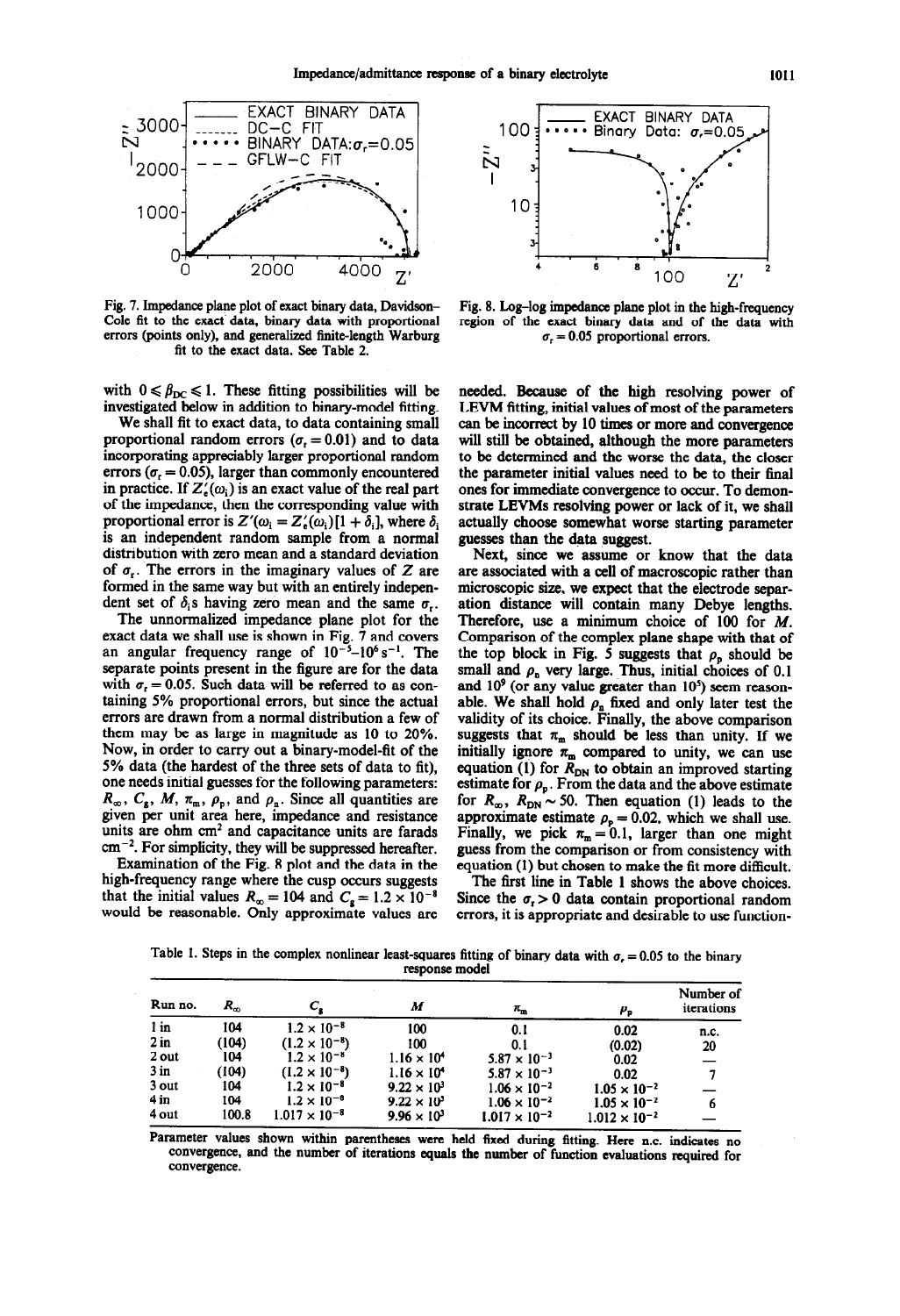|               |               | Table 2. Fit results for fitting of binary data with different   |         |                                | t values of $\sigma$ , to (a) the proper binary (B) model, (b) an approximate equivalent circuit involving a finite-length Warburg element<br>(FLW or GFLW) and a parallel capacitor, C <sub>a</sub> and (c) an approximate equivalent circuit involving a Davidson-Cole distributed element and a parallel capacitance, C <sub>a</sub> |                                                        |                                         |                                         |                                                              |
|---------------|---------------|------------------------------------------------------------------|---------|--------------------------------|-----------------------------------------------------------------------------------------------------------------------------------------------------------------------------------------------------------------------------------------------------------------------------------------------------------------------------------------|--------------------------------------------------------|-----------------------------------------|-----------------------------------------|--------------------------------------------------------------|
|               |               |                                                                  |         |                                |                                                                                                                                                                                                                                                                                                                                         | Converged free parameter values                        |                                         |                                         |                                                              |
| È             |               |                                                                  |         |                                |                                                                                                                                                                                                                                                                                                                                         | B: M                                                   |                                         |                                         |                                                              |
| aode          | ς,            |                                                                  | FOF     |                                |                                                                                                                                                                                                                                                                                                                                         | FLW: $R_{\rm w}$<br>DC: $R_{\rm pc}$                   | PQ <sub>1</sub>                         | bec                                     | ಲೆ                                                           |
|               |               | $1.5 \times 10^{-13}$                                            | $-8425$ | $\frac{1}{6}$<br>$\frac{2}{8}$ | $10^{-8}$ 6 $\times 10^{-14}$                                                                                                                                                                                                                                                                                                           | $10^{4}$ 4 $\times$ $10^{-14}$                         | $0.018 \times 10^{-14}$                 | $0.01$   1.0 × 10 <sup>-13</sup>        |                                                              |
|               |               |                                                                  |         | $99.611.5 \times 10^{-3}$      | $1.007 \times 10^{-8}$   4.0 $\times 10^{-3}$                                                                                                                                                                                                                                                                                           | $9.95 \times 10^3$   2.6 $\times 10^{-3}$              | $0.0099$  5.0 $\times$ 10 <sup>-3</sup> | $0.0099116.8 \times 10^{-3}$            |                                                              |
|               |               | <b>PGPO'S</b>                                                    |         | $10^{-3}$<br>$00.817.5 \times$ | $1.017 \times 10^{-8} 0.020$                                                                                                                                                                                                                                                                                                            | $9.96 \times 10^{3}  0.013$                            | 0.01010.025                             | 0.010110.034                            |                                                              |
|               |               | 0.0983                                                           |         | 99.810.018                     | $9.32 \times 10^{-9}  0.052$                                                                                                                                                                                                                                                                                                            | 573210.011                                             | $1.02 \times 10^{3}  0.018$             | $\overline{6}$                          |                                                              |
| NTHC          |               |                                                                  |         | 98.710.012                     | $9.06 \times 10^{-9}$   0.035                                                                                                                                                                                                                                                                                                           |                                                        | $1.08 \times 10^{3}   0.014$            | $0.477$   3.5 $\times$ 10 <sup>-3</sup> |                                                              |
| <b>GFLW-C</b> |               | .0516                                                            |         | $10^{-3}$<br>99.818.0 ×        | $0000 _{6}$ = 01 × 100 × 100                                                                                                                                                                                                                                                                                                            | $5170 9.8 \times 10^{-3}$<br>$5103 7.9 \times 10^{-3}$ | $079 \times 10^{3}   0.011$             | $0.471$ $ 3.2 \times 10^{-3}$           | $5.5 \times 10^{-5}   0.081$                                 |
| <b>CC</b>     |               | 0.0217                                                           |         | $10^{-3}$<br>99.913.4 ×        | $9.98 \times 10^{-9}$   9 $\times 10^{-3}$                                                                                                                                                                                                                                                                                              | $4994 3 \times 10^{-3}$                                | $884 6.4 \times 10^{-3}$                | $0.480$  1.7 $\times$ 10 <sup>-3</sup>  |                                                              |
| <b>SS</b>     |               | 0233                                                             | $-380$  | $10^{-3}$<br>99.513.6 x        | $0.004 \times 10^{-8}$   9.7 $\times$ 10 <sup>-3</sup>                                                                                                                                                                                                                                                                                  | $5008$   $3.2 \times 10^{-3}$                          | $883 6.8 \times 10^{-3}$                | $0.481$   1.8 $\times$ 10 <sup>-3</sup> | $4.68 \times 10^{-5}  0.045$<br>4.58 $\times 10^{-5}  0.049$ |
| ں<br>یا       | $\frac{2}{3}$ | 0.523                                                            |         | $10^{-3}$<br>$00.718.1 \times$ | $.013 \times 10^{-8}$   0.021                                                                                                                                                                                                                                                                                                           | $962$ [7.2 × 10 <sup>-3</sup>                          | 884 0.015                               | $0.48114 \times 10^{-3}$                | $4.62 \times 10^{-5}$   0.12                                 |
|               |               | Here $S_F$ and $FQF$ are measures of goodness of fit. Quantities |         |                                | written in the form $A \mid B$ denote a parameter estimate $(A)$ and its estimated relative standard duration $(B)$ .                                                                                                                                                                                                                   |                                                        |                                         |                                         |                                                              |

proportional weighting (FPWT) for the fitting, a choice that matches the input errors as well as possible and leads to parameter estimates with appreciably smaller bias than the other weighting possibilities[lO]. When a binary-mode1 fit was attempted with all five parameters free (run l), no convergence was found. Now let numbers in parentheses indicate fixed parameter values. Run 2 indicates that convergence was achieved with 20 function evaluations. The result of the fit is listed in line 3. Next  $\rho_{\rm p}$  was set free and run 3 carried out. Its results were used in run 4 with all five parameters free, leading to the last line in the table.

When all five parameters are fixed and only  $\rho_n$  is taken free, one obtains a fit estimate of it of  $1.1 \times$  $10<sup>6</sup>$  | 17. The first number is the estimate and the second is its relative standard deviation (RSD), termed the coefficient of variation by statisticians. When this value of  $\rho_n$  is taken free, along with the five of the table, their new estimates are essentially unchanged and one obtains for  $\rho_n$  the result 8.6  $\times$  10<sup>5</sup>|16. The very large value of the RSD in these fits indicates that the actual estimates of  $\rho_n$  above are completely untrustworthy. On the other hand, their large values still indicate that a large fixed value of  $\rho_n$  is indeed appropriate. This conclusion is confirmed by the results of runs like that of run 4 of the table with  $\rho_n$ fixed at various values. With  $\rho_n = 100$ , the  $\rho_n$  estimate is less than  $10^{-8}$  and completely uncertain. Results approaching those of run 4 are obtained for  $\rho_n > 10^4$ and are quite close to the run 4 estimates for  $\rho_n = 10^5$ . Thus, the value of  $\rho_n$  of 10<sup>9</sup> used hereafter is indeed appropriate. This value was, in fact, used in generating the exact binary data.

Now, how good is the run 4 fit and how appropriate are its estimates? This question is answered by the first three lines in Table 2, where B stands for the binary fitting model. Line 1, a fit to the exact data, yields the parameter values used to generate the data, all of which show neglible RSDs. In this table  $S_F$  is the standard deviation of the fit itself, a measure of the goodness of fit. For proportional weighting, it should be an excellent estimate of  $\sigma_{r}[10]$ . Another more sensitive estimate of goodness of fit listed in the table is the fit quality factor (FQF)[14, 15]. The smaller (algebraically) the value of FQF, the better the fit. Comparison of the fit results of lines 2 and 3 shows that although the RSDs of the parameter estimates increase by a factor of five, as they should, when  $\sigma_r$ increases from 0.01 to 0.05, the estimates themselves remain remarkably close to their no-error values, even for the quite irregular  $\sigma_r = 0.05$  data. The parameter estimates of the third line in Table 2 are, of course, identical to those of the last line of Table 1. Finally, note that the  $S_F$  values are indeed very close to the  $\sigma_r$  values.

There is a built-in procedure in LEVM that transforms binary fitting parameter values to corresponding microscopic ones. When it is used with the values in line 1 of Table 2, along with a value of the absolute temperature (here taken to be 3OOK), it yields the following results:  $\epsilon/L = 112.9 \text{ cm}^{-1}$ ;  $n_0 L = p_0 L =$  $c_0 L = 3.23 \times 10^{14} \text{ cm}^{-2}$ ,  $\mu_{\text{n}}/L^2 = 1.915 \text{ s}^{-1} \text{ V}^{-1}$ , and  $\mu_{\rm p}/L^2 = 191.5 \text{ s}^{-1} \text{ V}^{-1}$ . The corresponding results for the  $\sigma = 0.05$  fit are still very close: 114.8,  $3.26 \times 10^{14}$ , 1.916, and 188.3, respectively. In an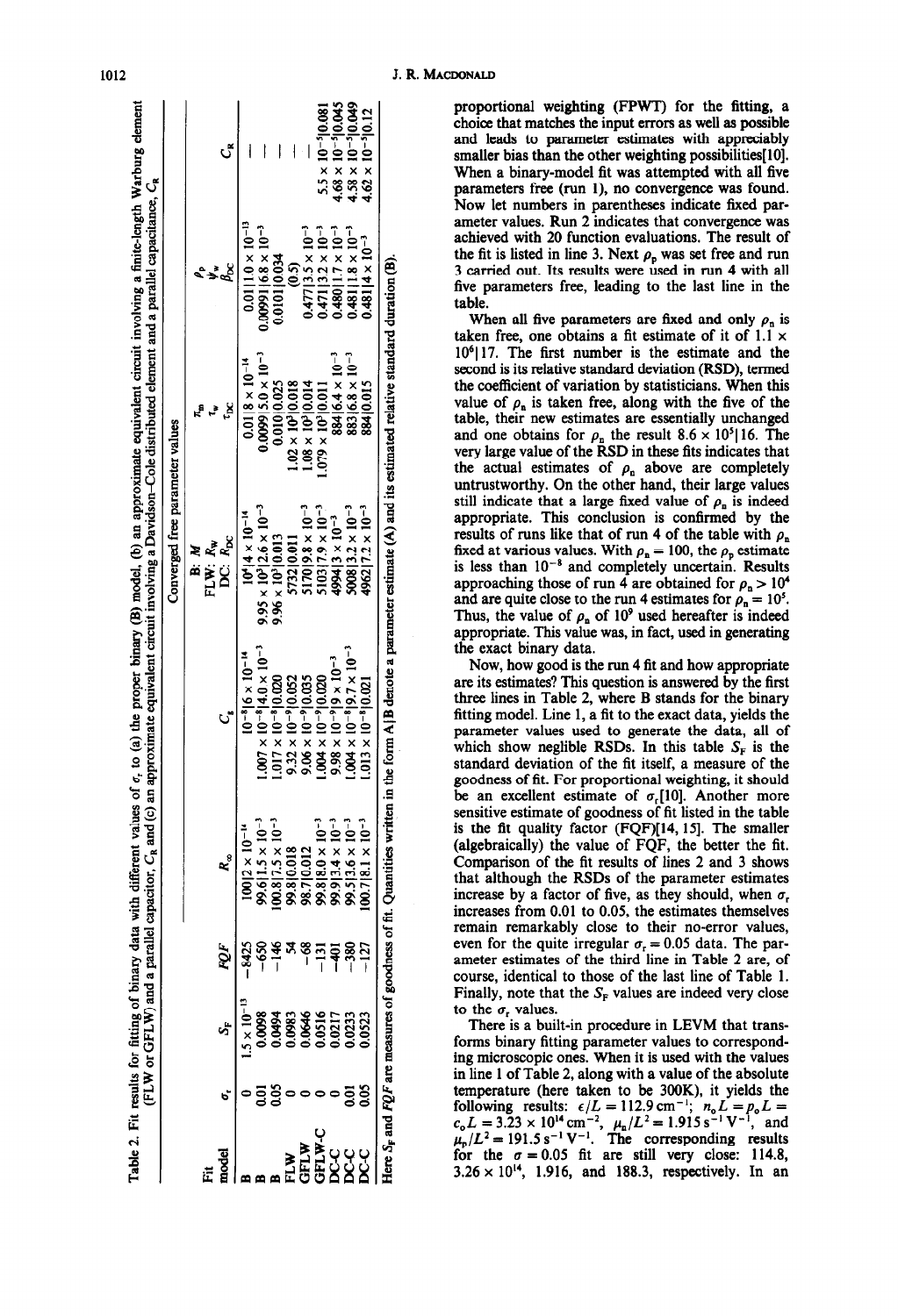actual experimental situation, a good independent estimate of *L* will be available, so values of  $\epsilon$ ,  $c_0$ ,  $\mu_a$ and  $\mu_{\rm p}$  can be calculated. Since  $\rho_{\rm p} = (L/2)(k_{\rm p}/D_{\rm p}),$ one can use the Einstein relation to obtain *Dp* from  $\mu_{\rm p}$  and then calculate the reaction rate constant  $k_{\rm p}$ using the value of  $\rho_p$  found from the fitting. Note that even when values are known for all these parameters, one cannot calculate all the parameters of an equivalent circuit such as that of Fig. 1 from them. In the present case, one can, however, calculate[5,9] corresponding values of  $R_R$  and  $C_R$ , but their use, along with the values of  $R_{\infty}$  and  $C_{\rm g}$ , and a FLW distributed response element for the  $Z_{D2}$  of Fig. 1, does not lead to a circuit which can closely represent the binary data, as demonstrated below.

## *(b) Alternative model fitting*

Although the foregoing results demonstrate unequivocally that LEVM can be used to obtain excellent binary-model fitting results for a difficult data situation, what about the usual bane of impedance spectroscopy CNLS fitting: model ambiguity? We have purposely chosen a data set where such ambiguity seems likely. How well can it be resolved? Although the binary model is the correct one for these data, can other models yield as good fits, especially for data with errors? This question is answered by the results of the remaining lines of Table 2; the lines marked FLW and GFLW contain fitting results to the exact binary date for finite-length-Warburg-diffusion model response and for generalized finite-length Warburg response. We see that even without data errors these models yield quite inadequate fits. What value should we expect for  $R_w$  and  $\tau_w$ ? Using the exact data, the first quantity should equal  $R_{\rm p} - R_{\rm m}$ , here equal to about 4975. If equation (4) were applicable to this situation, it would predict a value of  $\tau_w$  of about 2550 instead of the values near 1000 actually shown in the table.

Now, it is found that an appreciably better fit is obtained if the diffuse double layer capacitance,  $C_R$  in Fig. 1, is taken non-zero. Then, the full equivalent circuit involves  $R_{\infty}$ ,  $C_{\rm g}$ , and a  $Z_{\rm s}$  made up of the parallel combination of  $C_R$  and the GFLW expression. Results for fitting this model, designated GFLW-C, are shown in the table. The fit is much better, and although the RSD of  $C_R$  is appreciable, the  $C_R$ estimate is still statistically significant. The presence of  $C_R$  improves the low-frequency part of the fit considerably, but, as shown in Fig. 7, there is still an extensive middle-frequency region where the fit is poor. How well does the value of  $C_R$  accord with our expectations? For a large *M* value,  $C_R/C_g = M/2$ , as already discussed, a result[5] independent of the value of  $\pi_{m}$  when it is neither 0 nor  $\infty$ . In the present situation the theoretical  $C_R$  is thus  $5 \times 10^{-5}$ , close to the fit value. Incidentally, when the reaction resistance  $R<sub>R</sub>$ was included as a free parameter in the fitting, along with the other six free parameters, LEVM drove its estimate down toward zero with a vary large estimated RSD. Thus, its presence is inappropriate.

We now turn to fitting results obtained using the Davidson-Cole distributed response element. Since again it was found that the presence of  $C_R$  improved the fit, it was taken as a free parameter as above, and all the DC results in the table are designated as DC-C. The DC-C line in the table for  $\sigma_r = 0$  is a much improved fit compared to the GFLW-C one for the same exact data. Its response is shown in Fig. 7, and, although it is quite close to the exact-data line, its deviation from this line is an illustration of systematic error entirely arising, from the choice of a wrong fitting model. The last two DC-C lines in the table show what happens when both systematic and random errors are present. On comparing these results to the corresponding binary-fit lines in the table, we see that for  $\sigma = 0.01$  it is still quite clear that the binary fit is much more appropriate than the DC-C one. At  $\sigma_r = 0.05$ , however, the differences in goodness of fit are much less substantial and, although one would still pick the binary fit as best, especially since it requires only five free parameters instead of the six of the DC-C, the choice is no longer overwhelming. Clearly for sufficiently larger random errors, one will no longer be able to make a meaningful choice.

The above results suggest that when fitting either binary or non-binary impedance spectroscopy data one should carry out as accurate measurements as possible. One should use the data, its impedance plane plots (and possibly plots at the complex modulus and/or admittance levels as well), and fitting model information to determine best estimates of the starting parameters of the model. If fitting convergence does not occur with these estimates all taken free, some or most of them should be held fixed while a few free parameter values are estimated from convergent fits. Then, more and more of the parameters should be taken free until convergence is obtained with all of them free.

It is very important, in order to obtain low-bias parameter estimates, that CNLS fits be carried out with the proper weighting. Luckily, LEVM has a facility that allows one to determine, during the leastsquares fitting itself, estimates of the most appropriate values of the parameters of the weighting model as well as the fitting model[10]. When it is invoked, one need not determine weights subjectively. In the present work, this approach was not required since it was known that any errors in the data were of proportional random character. As a test, however, when a weighting model parameter which determines the fractional power of the model values used in calculating the weights was taken free, its LEVM estimate confirmed that proportional weighting was indeed the most appropriate choice for the present data with errors.

#### REFERENCES

- 1. J. H. Sluyters, Rec. *Truv. Chim. 82 100* (1963).
- 2. J. R. Macdonald, J. electroanal. Chem. 32, 317 (1971).
- 3. C.-T. Liu and O. F. Devereux, *J. electrochem. Soc.* 138, 386 (1991).
- 4. J. R. Macdonald and G. B. Cook, J. *electroonal. Chem.*  193, 57 (1985).
- 5. J. R. Macdonald and D. R. Franceschetti, J. chem. Phys. 68, 1614 (1978).
- 6. J. R. Macdonald. J. ekctrochem. Sot. **135.2274** (1988).
- I. J. R. Macdonald and C. A. Hull, *J. electroanal Chem. 165,9* (1984).
- 8. R. L. Hurt and J. R. Macdonald, *Solid St. Iontcs 20,111*  (1986).